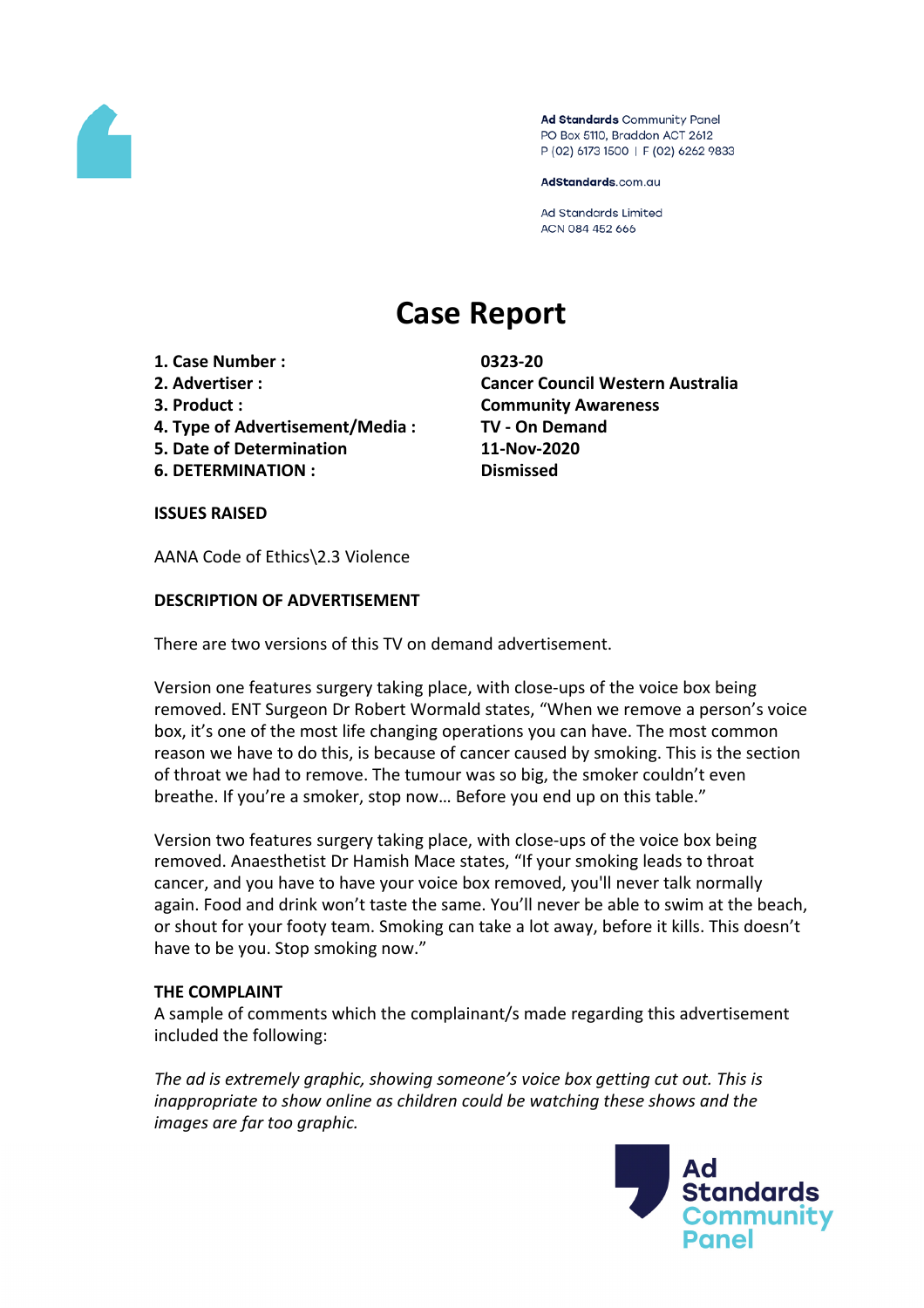

#### **THE ADVERTISER'S RESPONSE**

Comments which the advertiser made in response to the complainant/s regarding this advertisement include the following:

*Thank you for the opportunity to respond to this complaint regarding Cancer Council WA's Voice Box advertisement. We have included a response to the relevance of the AANA Code for Advertising and Marketing Communications to Children and the AANA Food and Beverages Marketing and Communications Code as recommended in the notification of complaint letter. We have also addressed all parts of Section 2 of the AANA Code of Ethics.*

*We have two 30 second advertisements on this platform which are similar in content. It is not possible to know which specific advertisement the complaint is referring to, so our responses cover both versions and the scripts and videos for each version have been attached.*

*Please note we do not agree grant a licence to Ad Standards or any other third-party to copy, reproduce and use our advertisement for any purposes outside of what is required to conduct this review.*

*AANA Code for Advertising and Marketing Communications to Children The complaint against these advertisements argues that they are inappropriate content for children.*

*These advertisements are not directed at children and do not depict goods, services or and/or facilities that are targeted to children or have principal appeal to children.*

*The advertisements' visuals, theme and language are clearly targeting adults and the advertising parameters themselves are set to an audience of 18+. The adult who made the complaint was watching an M-rated show at 8:30pm at night which matches the intended target audience.*

*AANA Food and Beverages Marketing and Communications Code These advertisements do not contain any food or beverage products of any kind.*

## *AANA Code of Ethics*

## *2.1 - Discrimination or vilification*

*These advertisements do not portray people or depict material in a way which discriminates against or vilifies a person or section of the community on account of race, ethnicity, nationality, gender, age, sexual preference, religion, disability, mental illness or political belief.*

#### *2.2 - Exploitative or degrading*

*These advertisements do not employ sexual appeal, nor does it portray minors.*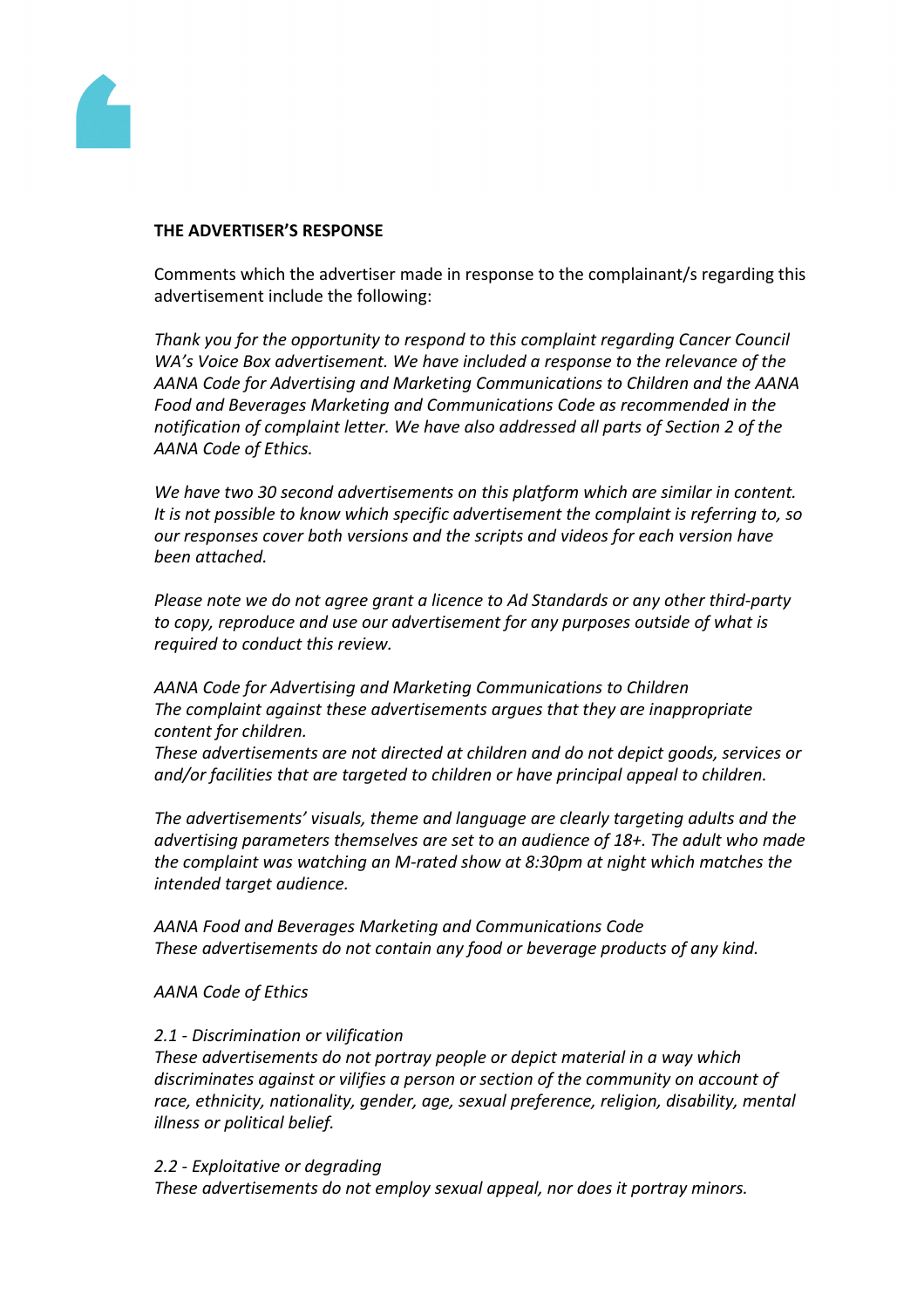

# *2.3 – Violence*

*These advertisements do not portray violence; however they do portray simulated and real footage of a surgery to remove the voice box of a person who has smoked cigarettes for the majority of their life. The complaint against this advertisement argues that this is inappropriate content for children. As previously stated, these advertisements are not directed at children and all targeting was bought for an 18+ audience.*

*The purpose of the advertisements is to highlight to adult smokers one of the many health consequences of smoking and how it can change a person's life. The majority of cancers of the voice box (larynx) are caused by smoking, and the life-saving treatment can take away patients' basic skills such being able to shout at sports games or swim at the beach.*

*The advertisements are not excessively dramatic or sensationalised. The talent in the advertisement are real Perth doctors who treat people with smoking-related diseases. Dr Rod Wormald is an Ear Nose and Throat surgeon and performed the real surgery that is visible in parts of the advertisements. Dr Hamish Mace is an anaesthetist who works across multiple hospitals. The doctors were consulted on the scripts and encourage people who smoke to quit before they require surgery for a smokingrelated disease.*

*Smoking kills 2 in 3 of its long-term users and is the largest cause of preventable death and disease in Australia. This hard-hitting creative approach is a tried and tested way to prompt quitting behaviours in the general population. Cancer Council WA's own post-campaign results show that ads portraying the negative health consequences of smoking, especially those using real people and head and neck cancers, are particularly effective. These findings are reflected in the published literature. Furthermore, these advertisements were tested with people who smoke before going to air and performed strongly compared to other established anti-smoking campaigns.*

#### *2.4 - Sex, sexuality and nudity*

*These advertisements do not contain content related to sex, sexuality or nudity.*

## *2.5 – Language*

*These advertisements use language which is appropriate in the circumstances (including appropriate for the relevant audience and medium). This advertisement does not use strong or obscene language.*

## *2.6 - Health and Safety*

*These advertisements do not depict material contrary to Prevailing Community Standards on health and safety.*

## *2.7 - Distinguishable as advertising*

*These advertisements are clearly distinguishable as advertising. The end frame includes the Make Smoking History logo and funder logos of Cancer Council WA,*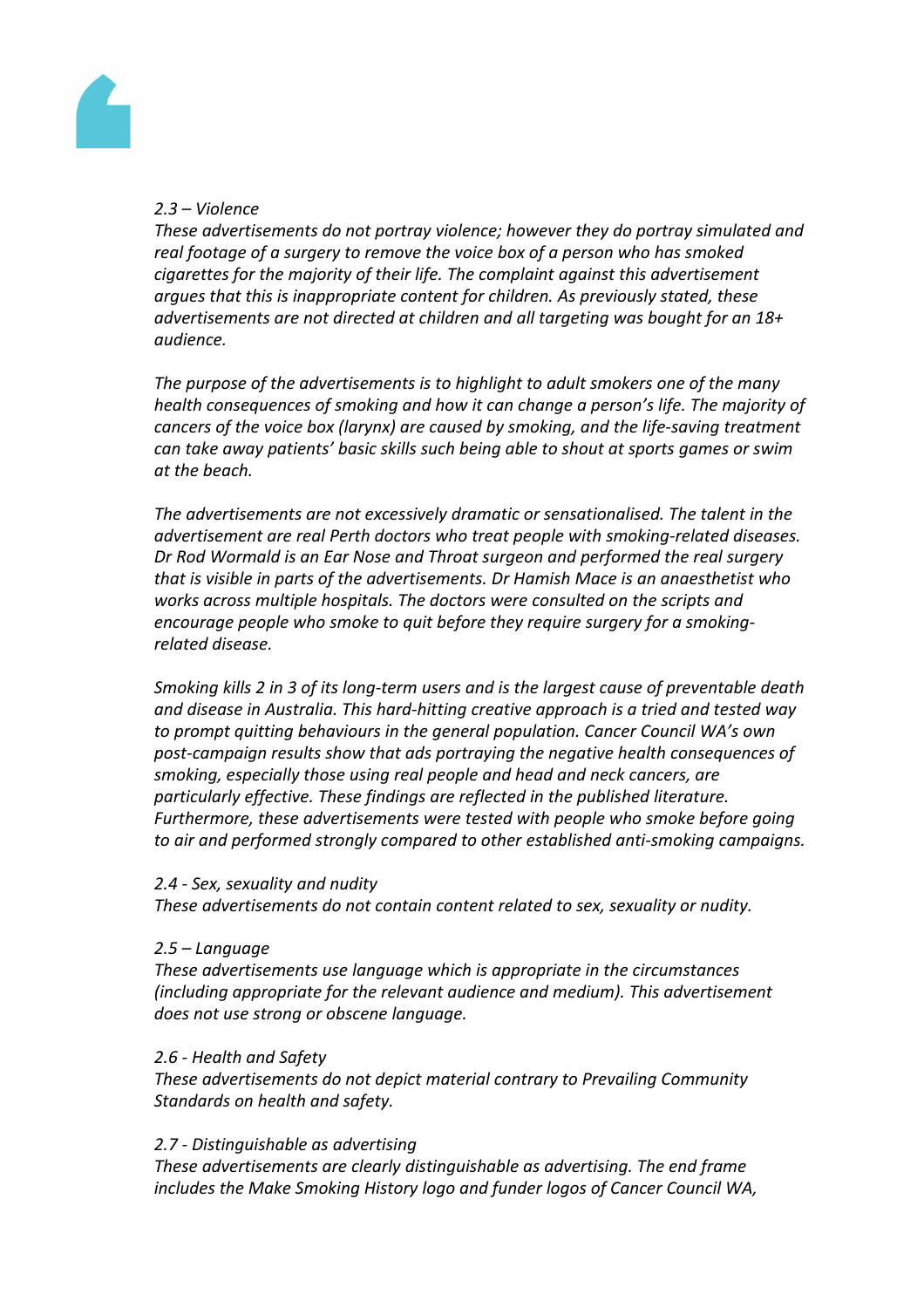

*Healthway and Department of Health WA. The content of the script makes it clear that the advertisements are community service announcements targeting people who smoke with the intention of prompting them to quit.*

## **THE DETERMINATION**

The Ad Standards Community Panel (Panel) considered whether advertisement breaches Section 2 of the AANA Code of Ethics (the Code).

The Panel noted the complainant's concerns that the advertisement is extremely graphic and inappropriate to be seen in a medium where children could be watching.

The Panel viewed the advertisement and noted the advertiser's response.

# **Section 2.3 Advertising or Marketing Communications shall not present or portray violence unless it is justifiable in the context of the product or service advertised.**

The Panel noted the Practice Note for the Code includes: "Consequences of violence may also be prohibited however graphic depictions of traffic accidents or the consequences of domestic violence may be justified by the community safety message involved."

## **Does the advertisement contain violence?**

The Panel noted that there is no definition of violence in the Code or the Practice Note.

The Panel noted that the issue of what constitutes violence was recently considered by an Independent Reviewer in case 0266-20:

*"The Code does not define 'violence'. The Practice Note to the Code does indicate in its introduction to section 2.3 that 'a strong suggestion of menace presents violence in an unacceptable manner and breaches this section of the Code'. The examples given, however, note that violence may be justified by a community safety message, or if the advertisement is relevant to the product advertised … The Macquarie Concise Dictionary defines 'violence' as '1. Rough force in action: the violence of the wind; 2. Rough or injurious action or treatment: to die by violence. 3. … 4. A violent act or proceeding. 5. Rough or immoderate vehemence, as of feeling or language; fury; intensity; severity'… The tenor of the definitions, in their reference to 'evil, harm, injury' and 'rough, injurious or immoderate force' indicate that the impact of the 'menace' or the 'violence' is at the more harmful end of the spectrum of actions; the actions must result in something more than a fright or an apprehension of a fright. That meaning is supported by the examples of what is 'violence' referred to earlier in the Practice Note to section 2.3. The finding of the Panel was that 'violence' need not refer solely to harm or potential harm caused by a person to another but could also extend to accidents or natural disasters. This finding*